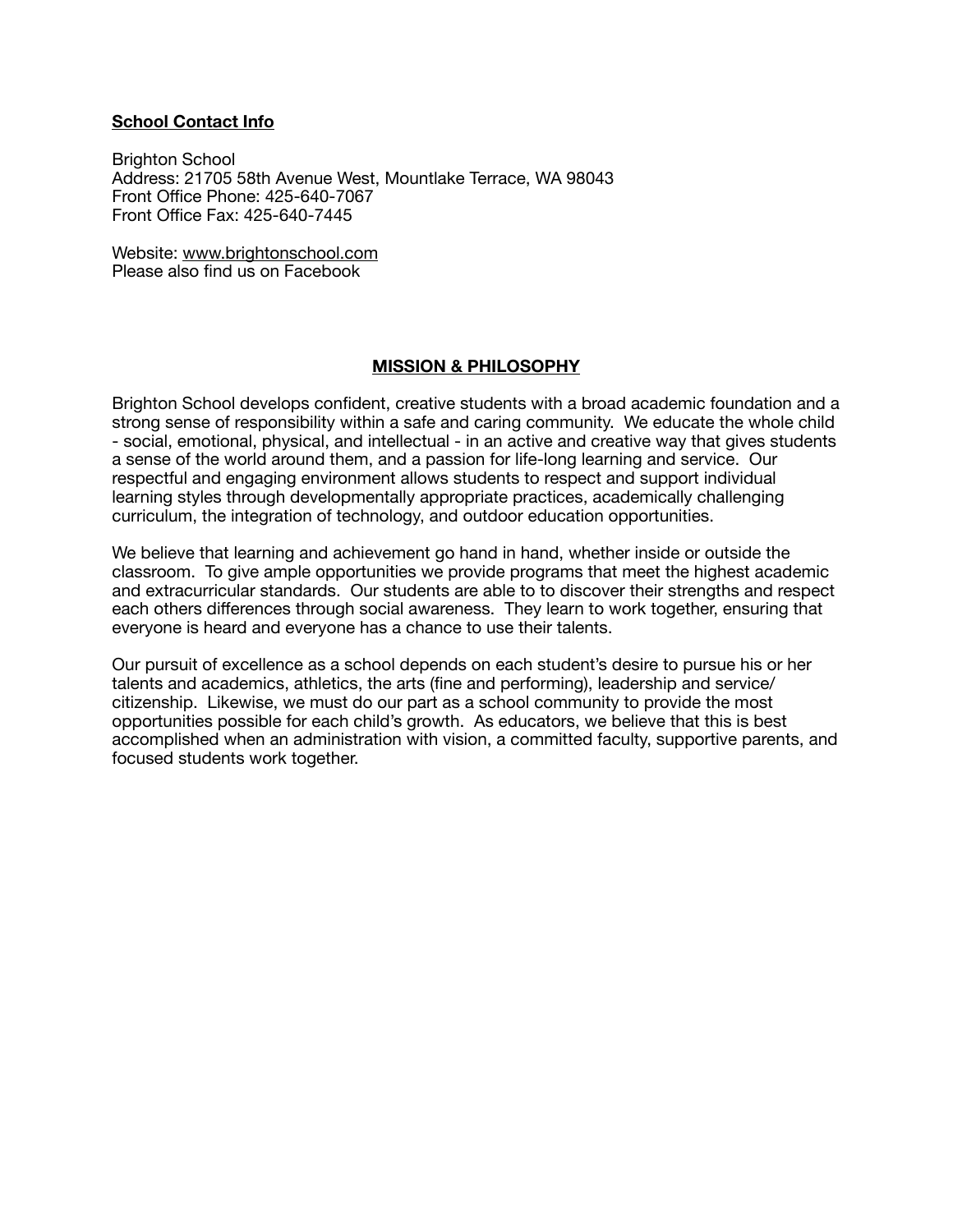#### **ACCREDITATION**

Accreditation is a voluntary method of quality assurance developed and designed primarily to distinguish schools adhering to a set of education standards. The accreditation process is also known in terms of its ability to effectively drive student performance and continuous improvement in education. While Accreditation is a set of rigorous protocols and researchbased processes for evaluating a school's effectiveness, it is far more than that. Accreditation examines the whole school - the programs, the cultural context, the community of stakeholders - to determine how well the parts work together to meet the needs of students.

Accreditation is important because it is a significant part of our overall quality assurance program, and it is a measure that is accepted and understood by our parents, students, faculty, and community partners. As an accredited school, our primary goals are to ensure that the school strives every day for continuous improvement of our educational programs which support student learning and overall achievement. During Spring 2016, Brighton participated in a full self-study process through the Northwest Accreditation Commission and was granted a full six-year accreditation status through June, 2022. During the 2021-2022 school year, Brighton will be completing this process for further accreditation.

### **STUDENT ABSENCES**

It is our expectation that all students will participate in learning everyday when they are healthy enough to do so. Please communicate with your student's teacher and the front office when your child will be absent from learning and for what reason. **PLEASE NOTE: Students with unexcused absences may be unable to make-up missed assignments.** 

In order to maintain consistent attendance, student should not exceed ten absences per year, or an average of one day per month. Absences do impact a student's ability to learn to his/her fullest potential. A pattern of repeated lateness can also be disruptive for not only the late student, but also for the rest of the class. If your child's absences become excessive, the teacher and Head of School will request a conference to determine how to remedy the situation. Excessive absences can be reason to not re-enroll a student for the following year. Please consult with the administration if you have any questions or concerns.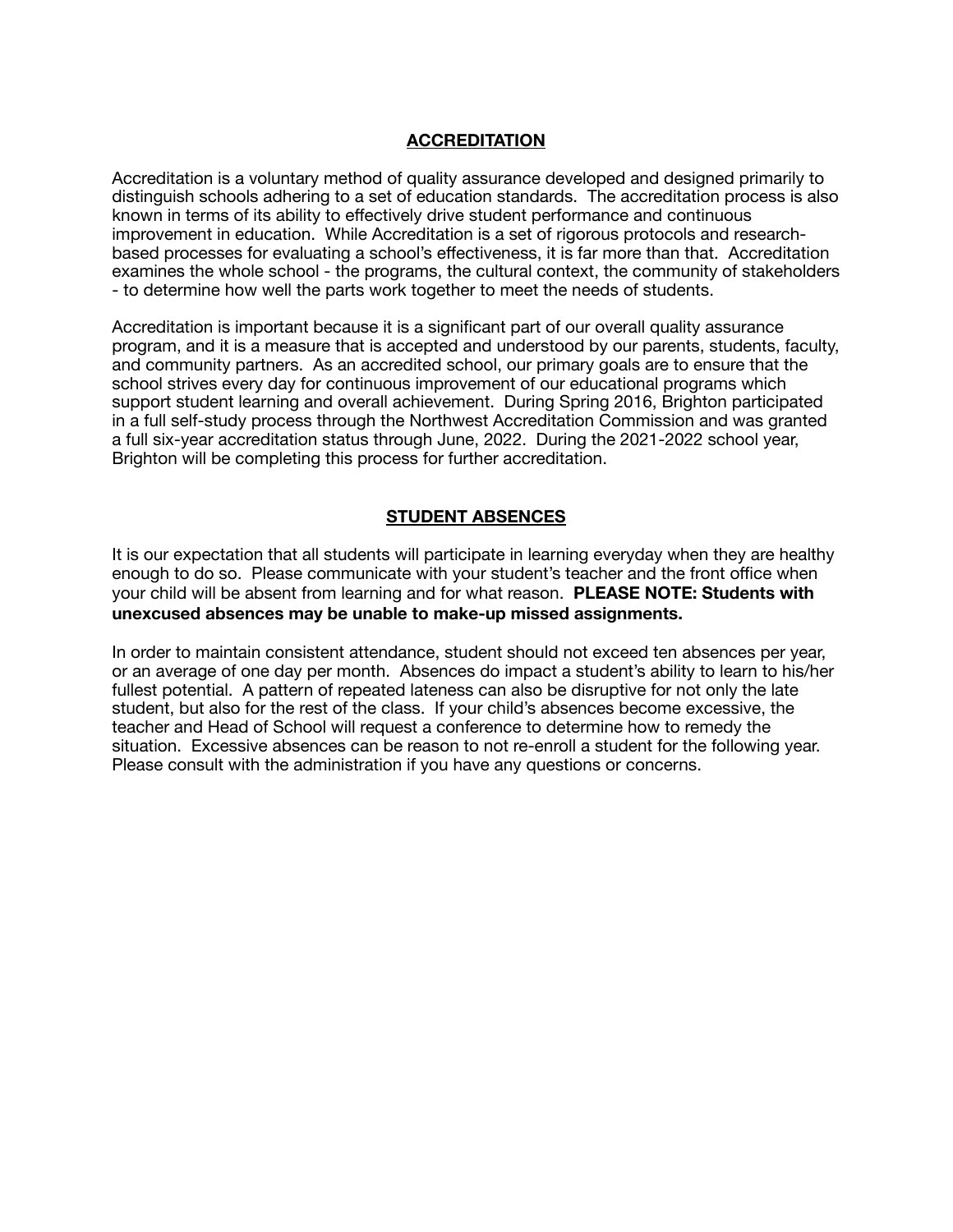## **MEDICAL & EMERGENCY PROCEDURES**

MEDICAL: All 7th and 8th grade students MUST have a TDAP form on file within thirty days of the start of the school year. Brighton School will follow the rules and regulations provided by the State with regard to handling children's illnesses.

MEDICATION: We will not administer medications of any kind (including over-the-counter medication), unless the following items are presented:

- If the medication is a prescription: The original prescription label must be present on the container along with the child's name, specific dosage instructions, and a current date. Note: In circumstances requiring specific skills or prior medical training to administer medications or use certain medical procedures, the school will not be able to accommodate the administration of these prescription medications or procedures.
- If the medication is NOT a prescription: Any type of medication which does not bear a prescription label will NOT be administered without a written parent's note. This includes cough drops, eye drops, medicated ointments, pain reliever, etc. A Medication Authorization form must be filled out completely and accompany the medication.
- In the case of severe food or other allergies, a Food Allergy Emergency Plan form must be submitted to the front office with the medication (epi-pen, etc). An accommodation plan, which outlines the steps required to accommodate the allergy at school, will also require signatures from the parent/guardian and a physician.
- EMERGENCIES: Safety procedures help keep students and staff alike safe in unpredictable circumstances. Our school has procedures and practice drills for all types of emergencies. The Head of School reviews these procedures regularly with assistance from security experts, as needed, and students and staff practice a wide variety of drills throughout the school year.
- If a child has an accident or incident during the day requiring medical attention beyond a simple bandage or cleaning, you will be contacted via email or phone. In the event of a serious emergency, the school will secure immediate medical attention as described on the "authorization for medical treatment" on the child's emergency care card filed in the school office. Every effort will be made to contact parents, guardians, or authorized family members or friends during such emergencies. Your authorization allows us to obtain immediate medical care if a medical emergency occurs when you cannot be contacted immediately. Such care may be from a physician or hospital other than your child's physician, if, in our judgment, there is insufficient time first to contact your child's physician. Authorization allows us to make the decision when an emergency exists.
- If a child becomes ill while at school, parents will be notified o pick up the child. Children who have a fever of 100.4 degrees or higher, are vomiting, have diarrhea, or show signs of a illness will be removed from the classroom to an isolated area, parents will be called, and pick-up should follow immediately. Children will not be able to return to school until the symptoms have disappeared and the child is fever free (without the use of a fever-reducing medication) for 48 hours. Children showing any sign of a communicable disease will not be allowed to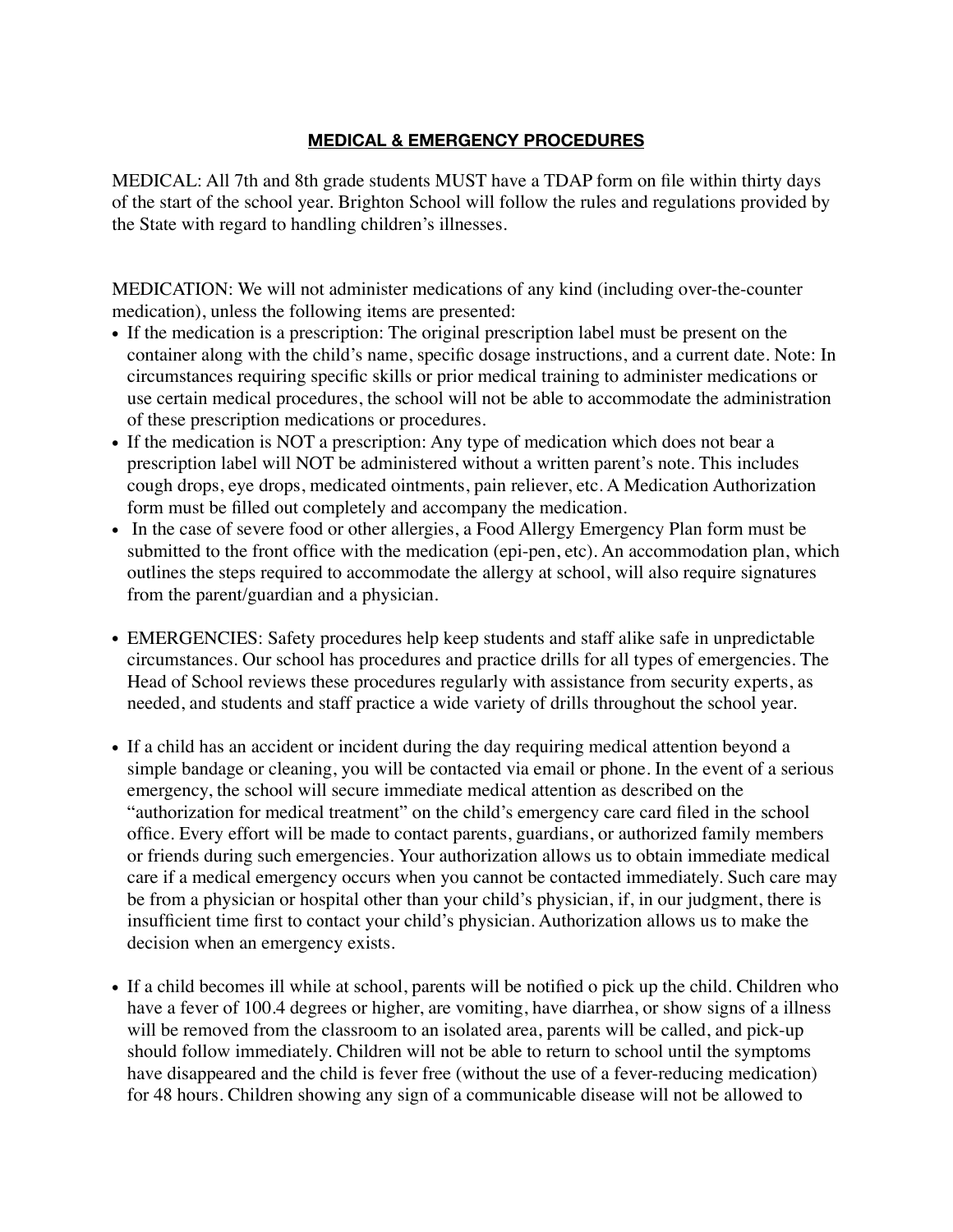return to school until a physician has treated the symptoms and physician's notice is given to return to school.

## • **Fire, Disaster and Lock Down Drills**

• As requested by law, the school will hold regular fire and safety drills. It is expected that all students on the campus at the time of such drills will participate fully. At times, these drills may take place in inclement weather. All attempts will be made to assure that children are properly attired at such times. Should you find yourself on campus while a drill is taking place, please participate with your child. Please take the time to review and discuss the importance of such drills with your child.

## • **Access to Building: Key Pads**

• Brighton School staff members and enrolled families have an access code to the front building doors. All other visitors should ring the doorbell to be let into the buildings. Over the course of the 2020-2021 school year, parent and visitor access into the building may be restricted. Brighton School requests that parents and guests visit the front desk upon entry to receive a visitor's badge. Parents will wait in the lobby for students leaving early to make their way from their classrooms. Parents and guests are asked not to linger in the lobby or hallways of the school as it becomes a disruption to staff and students.

## • **Security Cameras**

• Security cameras have been placed around the campus for safety purposes. The campus has 24 hour surveillance. A security alarm system is also in place for our building. No students or parents should be on school grounds after school hours.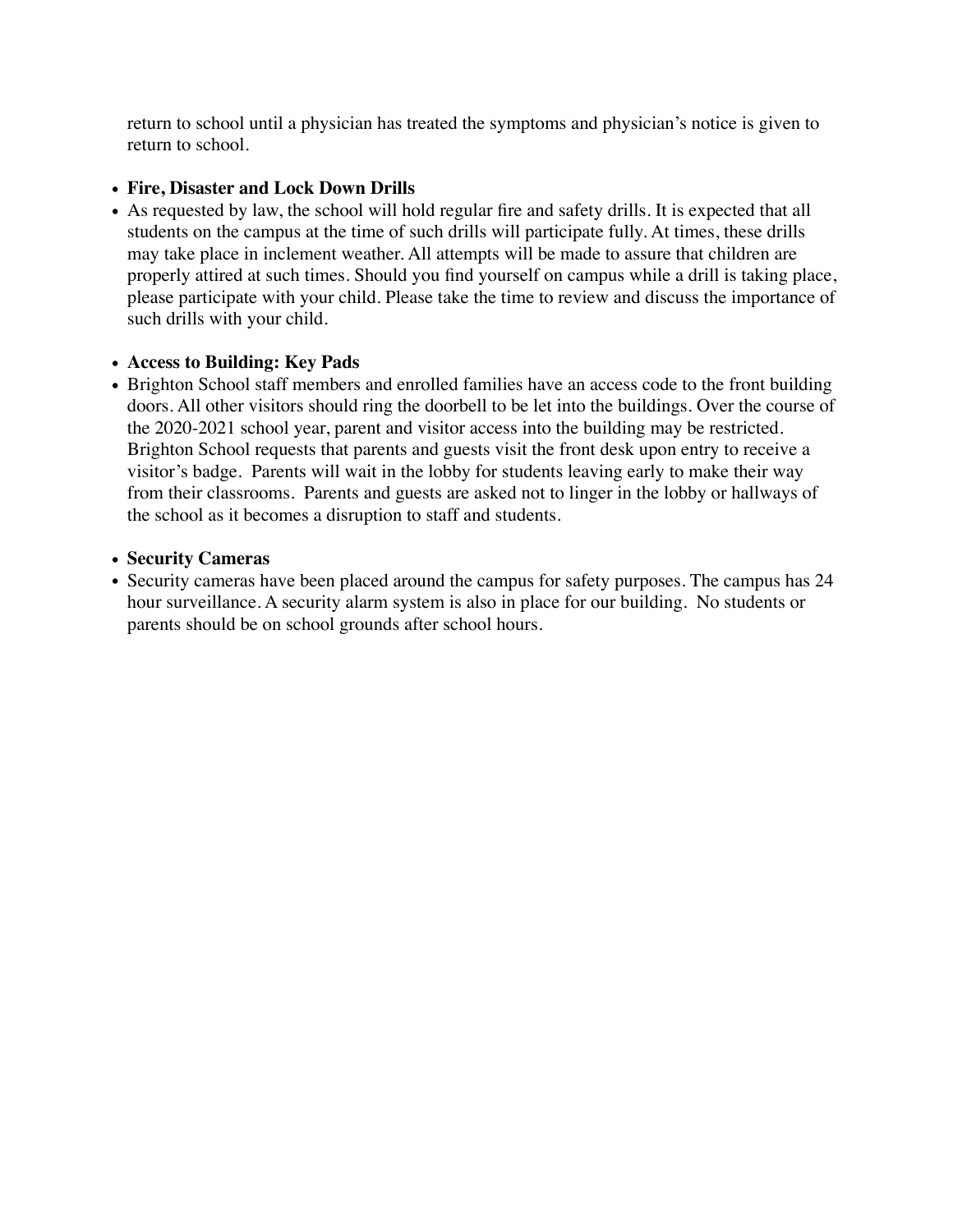### **FOOD POLICY**

Due to COVID-19 restrictions all Brighton students will need to bring 1 lunch and 2 snacks (extended care students will need an additional snack) per day. No food service will be provided at this time.

Brighton understands the severity of allergies and is sensitive to students with dietary restrictions. However, because students are bringing food from home we can not declare our campus to be completely free of an allergen, such as peanuts. Classroom teachers will work with students and their families to create a safe plan for meal times when allergies require. This may include a separate seating area or other modifications.

Brighton loves to celebrate with students! Treats brought from home to celebrate birthdays are encouraged, however, please choose a healthy option or a non-food item. If food items are brought to school, due to COVID-19, they must be individually packaged.

## **PARKING LOT**

The safety of our students is paramount, we sincerely ask parents to cooperate with the school by following the basic rules during car drop-off and pick-up. While on school property, adhere to the 5MPH speed limit and refrain from using cellphones.

Park in designated spaces or along the streets surrounding the school (not in loading zones or fire zones). Use the sidewalks/walkways leading into the building and proceed carefully through the parking lot.

## **DROP-OFF & PICK-UP**

We ask that all students be arrive and leave via our drive through system. In the case of a late arrival or an early pick up, parents should enter the building and come to the front desk where a staff member will help your student.

## **STUDENT RECORDS AND REQUESTS**

All requests for student records must be submitted in writing to the administration. Requests may take up to 7 days to process. We appreciate your patience.

In addition to the student cumulative files, all required paperwork must be updated yearly and when changes occur. Please make it a top priority to ensure that the school always has the most current and accurate information as to where you might be reached in the event of an emergency. This can be achieved by notifying the front desk of any necessary changes. Files are kept in administrate offices.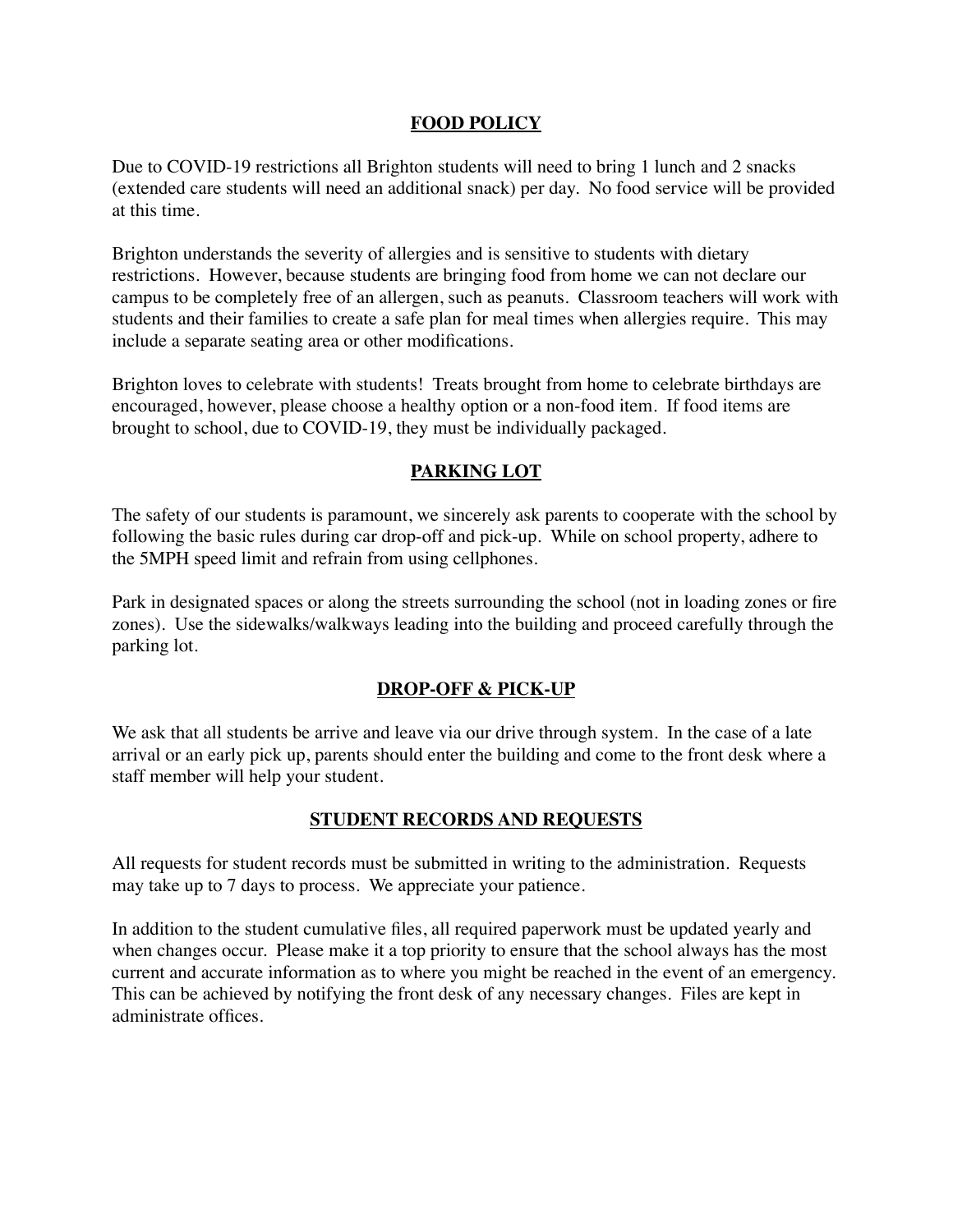## **CLASS PLACEMENTS**

We believe that class balance is imperative to creating the best learning environment. We are committed to creating that balance and to guiding your children in a manner that will see them reach the goals and expectations that both you as a family, and the school have for them.

With is in mind, the school has an obligation to ensure that classes have an unprejudiced mix of all different groups of students in that grade and that any disparity between classes is kept to an absolute minimum, if not removed altogether. Parent requests are not accepted. Therefore the school will consider the following factors when determining class placement:

- Teacher recommendations
- Administrative recommendations
- Academic balance
- Student number parity within classes
- Gender/cultural diversity
- Class dynamics

## **COMMUNICATION**

Clear and consistent communication is essential to the success of our program. It is important for parents and teachers to share the responsibility for creating a working relationship that fosters children's learning and development. Students need to know that their teachers and their parents have formed an alliance in order to make sure that their learning experience is positive and supportive and that the rules and expectations that govern the classroom will be reinforced at home. Essentially, parents and teachers are a team. In order to stay informed, be active in school programs, and be an integral part of your child's academics, please take advantage of the following communication pieces:

- **Monthly Newsletters** Every month, a newsletter will be emailed to provide families with upcoming school-wide events, special dates, and important reminders.
- **Monthly Calendar** In each newsletter, the calendar will provide families with a listing of events. The website calendar is also a convenient place to check for general dates.
- **Weekly Emails** Each week, your child's teacher or teaching team will email a brief update of the week and provide reminders of what is coming up next.
- **School Website** Because students often have multiple teachers and multiple classrooms, another good place to find information is on the school website: www.brightonschool.com. The website contains teacher e-mail addresses, a monthly calendar, forms, important links, and other basic information.
- **Email**  As instruction will not be interrupted for phone calls, email is an excellent way to communicate with your child's teacher/s. Emails will be returned within 24 hours.
- **Phone Calls** To avoid class interruptions, teachers and students should not be contacted by phone during instructional hours. Phone messages can be left with the front office.
- **Online Access to Grades** In August, each middle school parent will be given access to our online grading program. Communicating with your child regularly and helping them monitor their agenda along with the information provided on the grading site will help everyone stay current with grades and assignments. Please keep in mind that teachers are given multiple days to get assignments graded, especially essays and larger projects.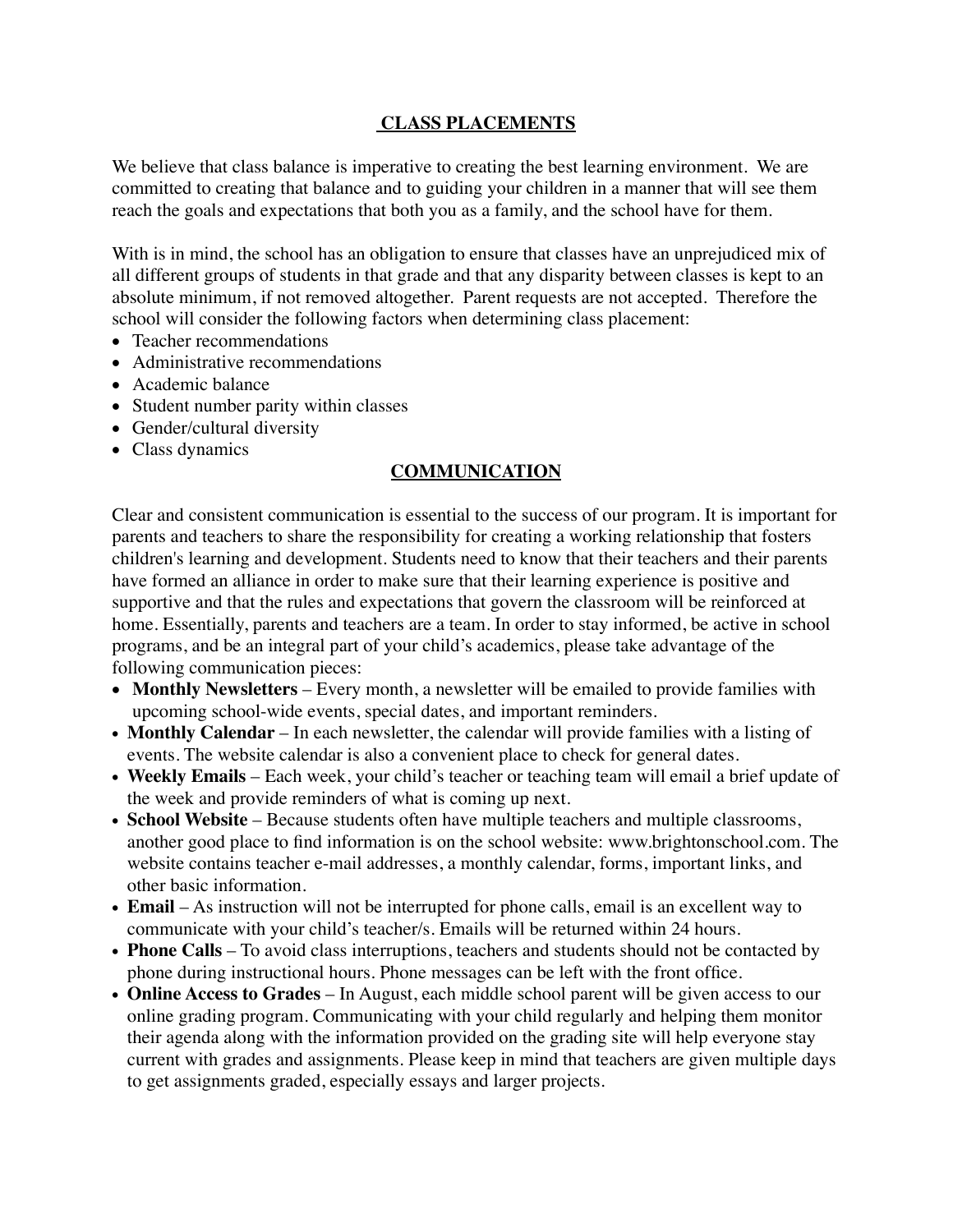• **Parent Conferences** – Mandatory parent-teacher conferences are scheduled in the Fall. Half days will be given in order to schedule a conference with every family. Additional parentteacher conferences may also be scheduled throughout the year as needed. Each teacher will have scheduled office hours for conferences. It is best to schedule an appointment by contacting the teacher through the office or email. Due to time constraints, after-hours meetings are not available unless a request is made in advance.

## **TUITION & WITHDRAWALS**

Based on the signed tuition agreement, tuition can be paid in one payment due June 30, two payments due on June 30 and December 30, or in 10 monthly installments due on the 1st of every month, September through June. A \$25/per day late fee will be assessed beginning on the fifth day after tuition is due. A charge of \$25 will be applied to any account in which a payment is returned. ACH (automatic payment system) is the only form of payment accepted at Brighton for tuition. For other fees, credit cards are accepted (2% fee) and a minimum credit card transaction of \$50.00.

If a parent must withdraw a student mid-year a 30-day written notice of withdrawal must be received by the Head of School, Suzanne Adams, [suzanne.adams@brightonschool.com.](mailto:suzanne.adams@brightonschool.com)

A student can be withdrawn from the school for academic or behavioral reasons as determined by the Head of School.

## **QUESTIONS & CONCERNS**

Brighton School believes communication with its parents to be of prime importance and pays great attention to it. As a general rule of thumb, it is best to begin with the person in closest contact to the question or concern. Front office staff are a great source of daily information and often will be able to either provide you with an answer immediately, or direct you queries. For questions concerning financial matters, parent are asked to contact the Office Manager, Rachael Valles, at [rachael.valles@brightonschool.com](mailto:rachael.valles@brightonschool.com).

If further resolution is required, the Preschool Principal, Sarah Lobb, or Assistant Principal, Jessamy Livingston, should be involved. The Head of School will become involved only when all other avenues have be exhausted. Conversations are expected to be professional and calm.

- First Step: Contact the teacher first regarding student progress, assignments, social situation behaviors, etc. The majority of concerns can be immediately addressed and resolved through direct contact with the teacher.
- Second Step: If you still have concerns, talk with the Preschool Principal or Assistant Principal. This should only be done after contact with the teacher.
- Third Step: Concerns not addressed by the classroom teacher or Assistant Principal or Preschool Principal should be directed to the Head of School.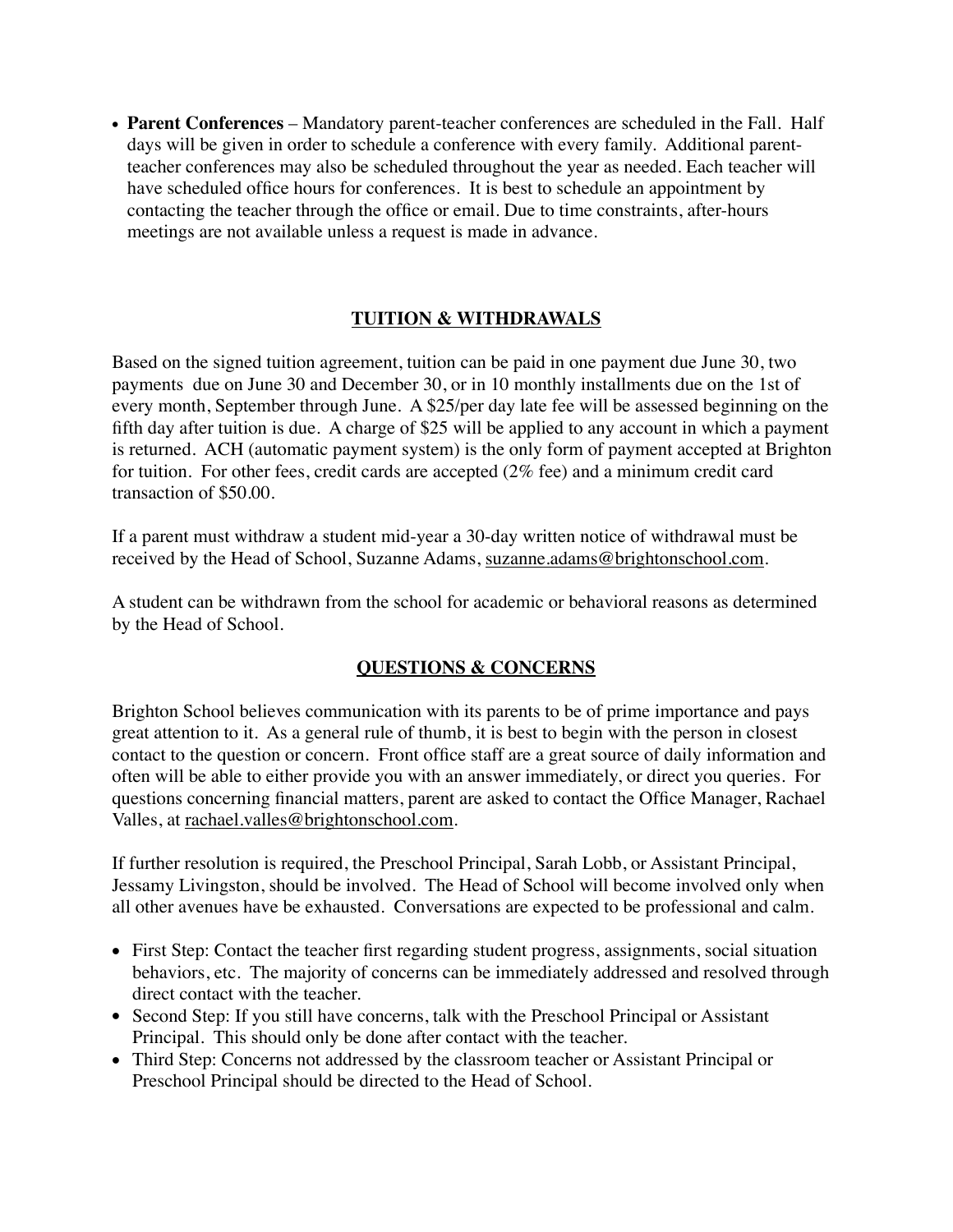## **PROGRAM OVERVIEW**

The Brighton School core curriculum contains the content of what we teach and is standards based. In planning instruction and lessons, we weave both 21st century themes and skills into delivery of the content standards in language arts, math, science, and social studies.

Each school year is divided into two semesters with either semester or year-long focuses which incorporate the concepts such as design thinking, global understanding, systems, etc. Teachers design academic experiences to incorporate these concepts and specialized projects are embedded into both semesters.

Brighton School promotes the teaching of Life Skills, Career Skills, Innovation and Learning Skills, and Information, Media, and Technology Skills. These essentials are taught in both the regular content delivery, semester projects, and specialty classes.

## **REPORT CARDS**

Preschool & PreKindergarten: Our Early Learning students are assessed three times per year on their development of key academic, social, and fine and gross motor skills through observation and other age appropriate methods. Regular communication from the teacher will indicate each child's progression in these areas along a developmental continuum from introductory to mastery.

Elementary and Middle School Report Cards: Report cards are most effective when they clearly communicate a student's learning and identify strengths as well as developing areas. A comprehensive report also assesses both academic and social development, is aligned with academic standards, and supports self-evaluation. In order to provide a more comprehensive look at a student's performance and to convey more detailed information about what a student is learning and at what level it is being demonstrated, we will continue to use the hybrid report card model. We pride ourselves on providing clear and detailed communication and want to ensure that each tool we use is providing rich information for our parents and students.

#### **HOMEWORK GUIDELINES**

It is important that everyone, students, parents, and teachers, understand that academic learning does not end arbitrarily at the end of the school day. Learning can take place in all environments and at all times. Furthermore, young people need to gradually develop independent study habits in preparation for further academic pursuits. Recognizing these facts Brighton School sets increasing amounts of homework starting in 1st grade. The assignments given will reinforce classroom work accomplished and will provide meaningful practice for mastery. A general, but not rigid, guideline for homework time per night is as follows:

Kindergarten:

• Read every day. Grade 1-3: 30 minutes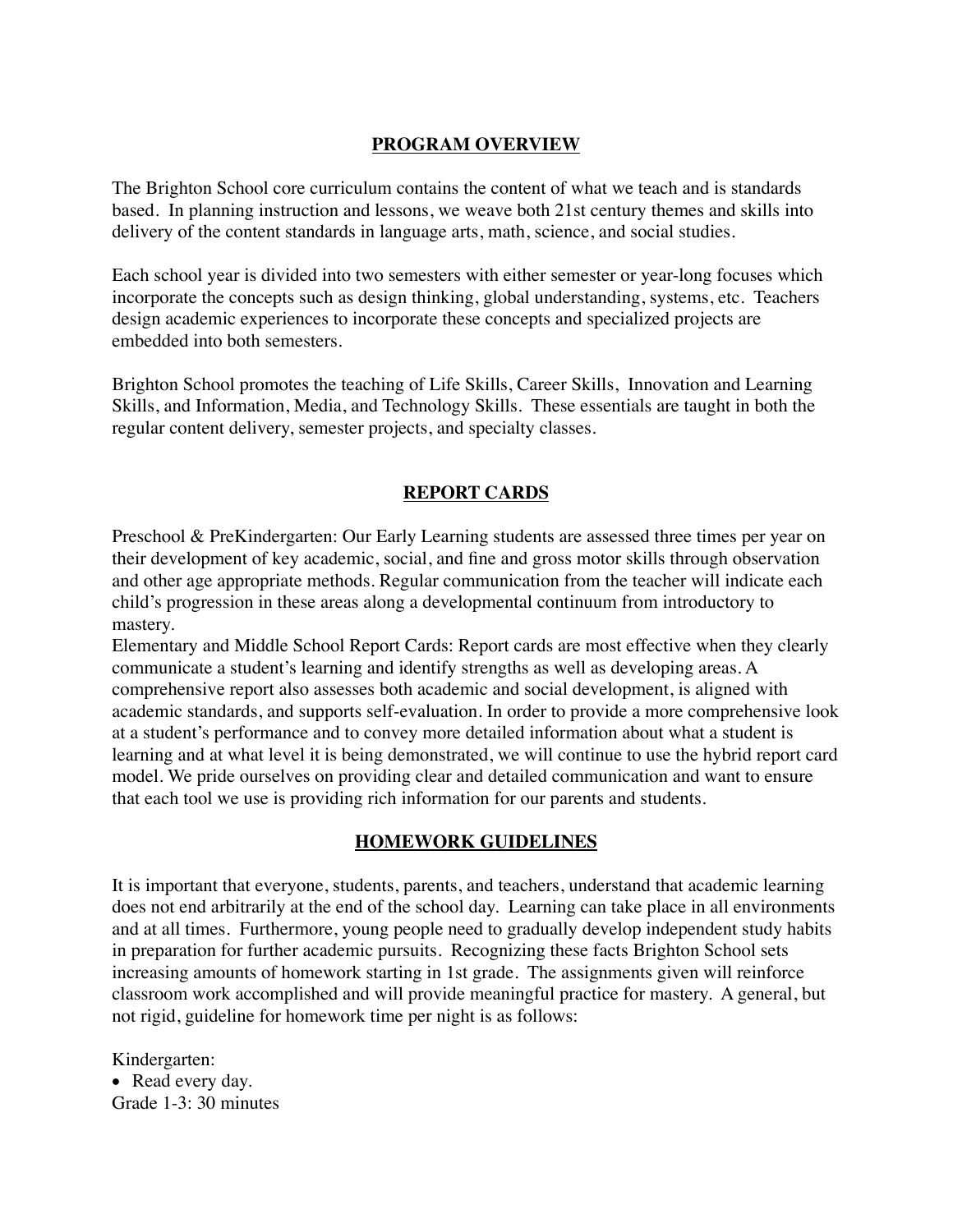- Typically prepared in the form of weekly packets. Projects may be included
- Grades 4-5: 45 to 60 minutes
- Students will be assigned homework daily which will include long-term assignments and projects.

Grades 6-8: 60-90 minutes

• Students will be assigned daily and long-term assignments/projects which can be recorded in a Brighton School planner, electronically or monitored through Schoology.

# **Homework Tips and Policies**

- Organization is a key to homework success. Students are required to purchase some school supplies which should be replenished throughout the year as needed.
- Homework is most often assigned for practice to reinforce concepts learned in class.
- If your child is spending an inordinate amount of time on homework or seems to not understand the concept covered, please arrange a time to speak with the teacher.
- Note that not all assignments are due the next day. It is important for students to work on homework daily, even if it is not due until the end of the week. Time management is a skill we foster.

# **ATTENDANCE & MISSING WORK**

- Any student who has an excused absence is responsible for making up missed work. Students will receive one day for each missed day. Arrangements to make-up test or quizzes must be arranged by the student.
- If a student has been absent due to illness for several days, make-up work may be requested by calling (425) 640-7067 (please allow 24 hours notice before picking-up assignments)/. Failure to make-up work will impact a student's progress and overall grade.
- If a student will be out for an extended period of time due to a planned trip, assignments can be requested ahead of time; however, students should continue to monitor the homework and information posted in Schoology for any changes and additions.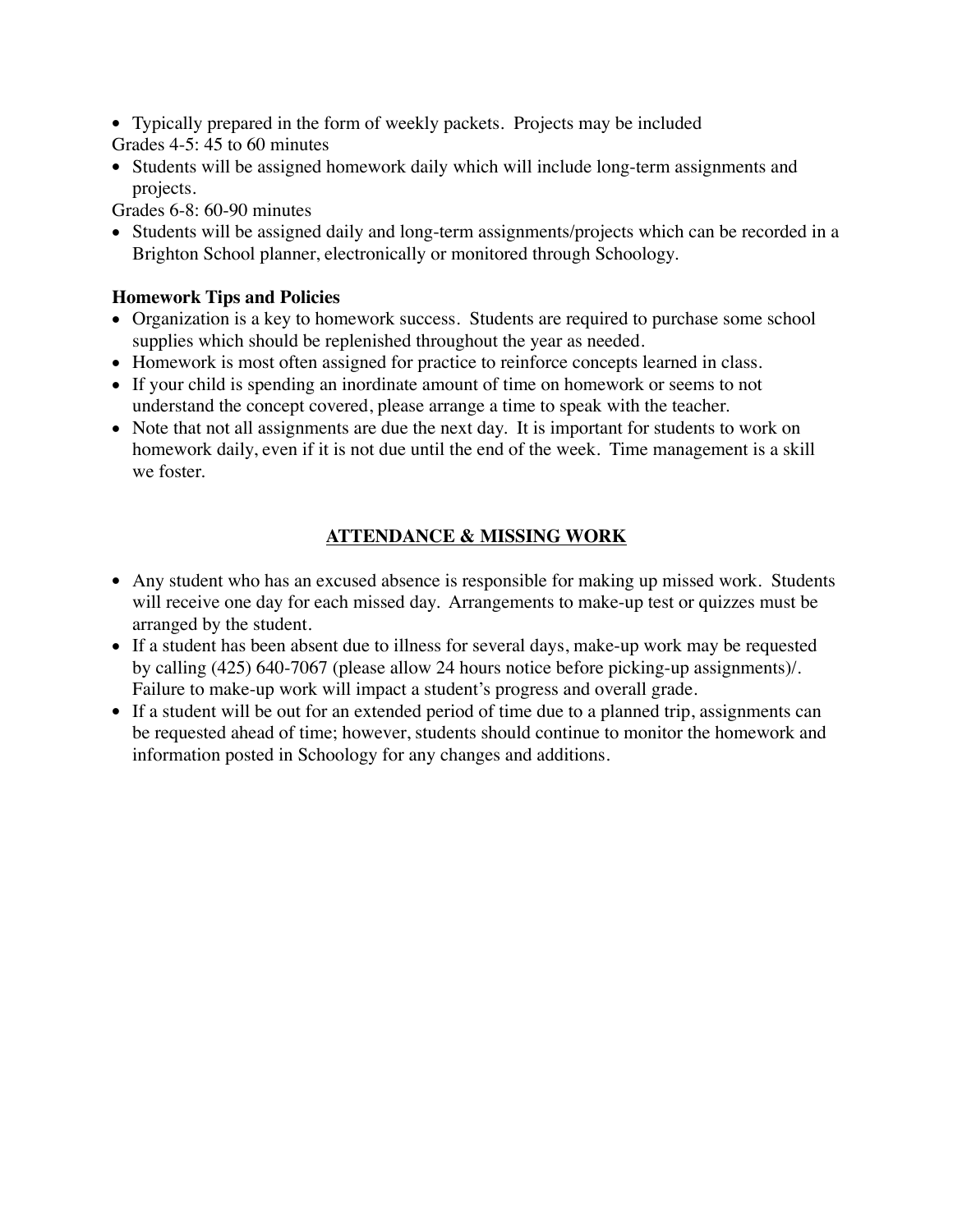### **HALF DAYS**

On an academic half day, students will spend the morning in homeroom classes or shortened classes (Middle School). The academic day ends at 11:30 am. During a traditional schedule, students not enrolled in before or after care must be picked up at their schedule half day time. After care is only provided for B&A students.

#### **BREAK CAMPS**

During a traditional schedule camps will be offered for all students during Mid-Winter Break and Spring Break; additional fees apply. Camp sign-ups will be communicated to families via the school newsletter and posted online. Sign-ups are on a first come, first serve basis.

Summer camp will begin the Tuesday after the last day of school. Camp information is distributed in early spring of each year. Tuition is paid weekly over the summer months.

#### **BEHAVIOR**

It is the philosophy of Brighton School that all students, parents, and school staff work together to create an environment that is physically and emotionally safe. Our goal is to provide all students with a positive learning climate; therefore, all students have a responsibility to behave in a manner that allows teachers to teach and students to learn. Each individual deserves to be treated fairly and courteously, and it is our goal to develop positive and responsible behaviors through direct teaching using modeling and varied strategies, offering replacement behaviors, and using positive reinforcement. Positive classroom and school agreements allow students to know what behaviors are expected of them.

School Agreements:

- Mutual respect of things, ourselves and others
- Attentive listening
- Appreciation of others
- Participation in school activities

Behavior Policies:

- Individual class rules are established by the classroom teacher with student input. Rules will be stated in positive terms and posted within the classroom.
- Reasonable outcomes/consequences are established and discussed for both appropriate and inappropriate behaviors.
- Appropriate behaviors are taught and reinforced.
- Consequences include reflection on the part of the student and the identification of appropriate choices.
- With recurring inappropriate behaviors, the goal is to teach and reinforce the appropriate choices through assigned recover time. Individual behavior plans may be required if behavior is frequent and not redirected through varied techniques.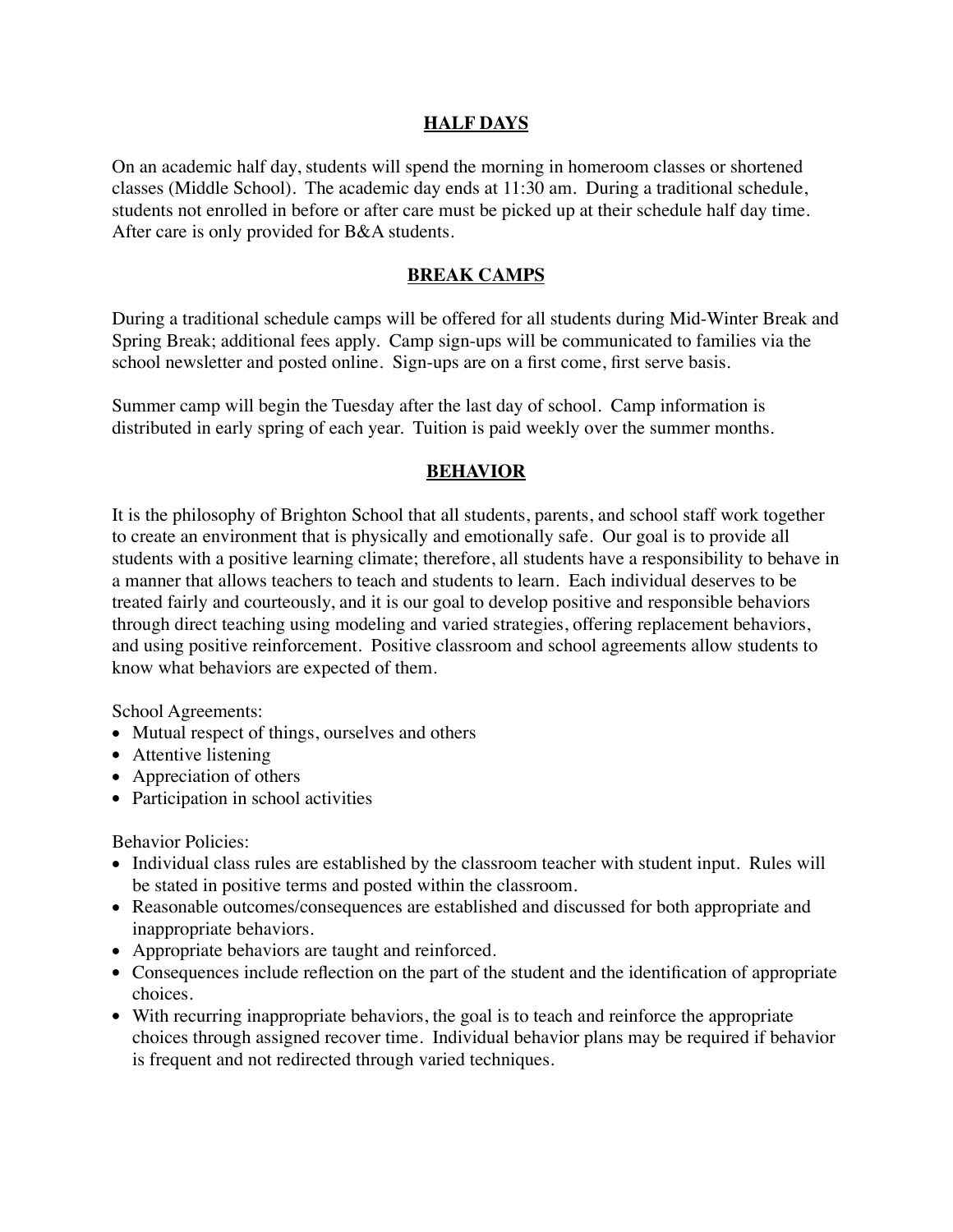- Recurring inappropriate or difficult behaviors may be documented by the classroom teacher and communicated directly to parents. Depending on the severity and frequency, a student may be directed to the office.
- Notification of an office referral will be communicated to the parents by the administration.
- Consequences will be designed to fit the needs of individual students and/or situation.
- Behaviors that put others at risk, physically or verbally, will not be tolerated and result in immediate removal from the classroom and, possibly, the school through an assigned detention, suspension, or expulsion.

## **Behavioral Expectations:**

## **AT ALL TIMES**, students are expected to:

- Be respectful of others (share, collaborate, use appropriate language and humor, no bullying or fighting)
- Be honest
- Be respectful of school property (clean-up after self and others, no graffiti, eat in designated areas only, no gum on campus, dispose of garbage, keep books and equipment in good condition)
- Maintain safe body (walk, quiet voices, no throwing objects, no pushing, follow playground rules)
- Be respectful of all staff and follow the instructions given
- Be in designated, supervised areas at appropriate times (do not wander hallways or go in unattended rooms)
- Play all games fairly (follow the rules, listen to the supervisor or coach, respect opponents, good sportsmanship)
- Be appropriately dressed

# **Within the classroom**, students are also expected to:

- Complete all assignments and come to class prepared (paper, pencil, notebooks, planner, ipads, books)
- Be respectful of teacher and classmates (listen, speak in turn, use appropriate voice level, use appropriate language, save jokes and socializing for appropriate times, raise hand)
- Follow established rules as well as those specifically assigned by each teacher
- Remain in class unless permission is granted by teacher to leave the room to retrieve supplies or use the restroom. A prompt return to class is expected. Time missed beyond reasonable explanation may result in a consequence
- Complete own work. Students may not copy the work of others, peers or authors, without citing their own sources. If a student is caught cheating or plagiarism, they will be assigned a zero on the assignment/test/paper and parents/guardians will be notified immediately. If the behavior is repeated again during the school year, a conference will be held with the parent and student. This could result in suspension or removal from the school

# **CONSEQUENCES & SUSPENSIONS**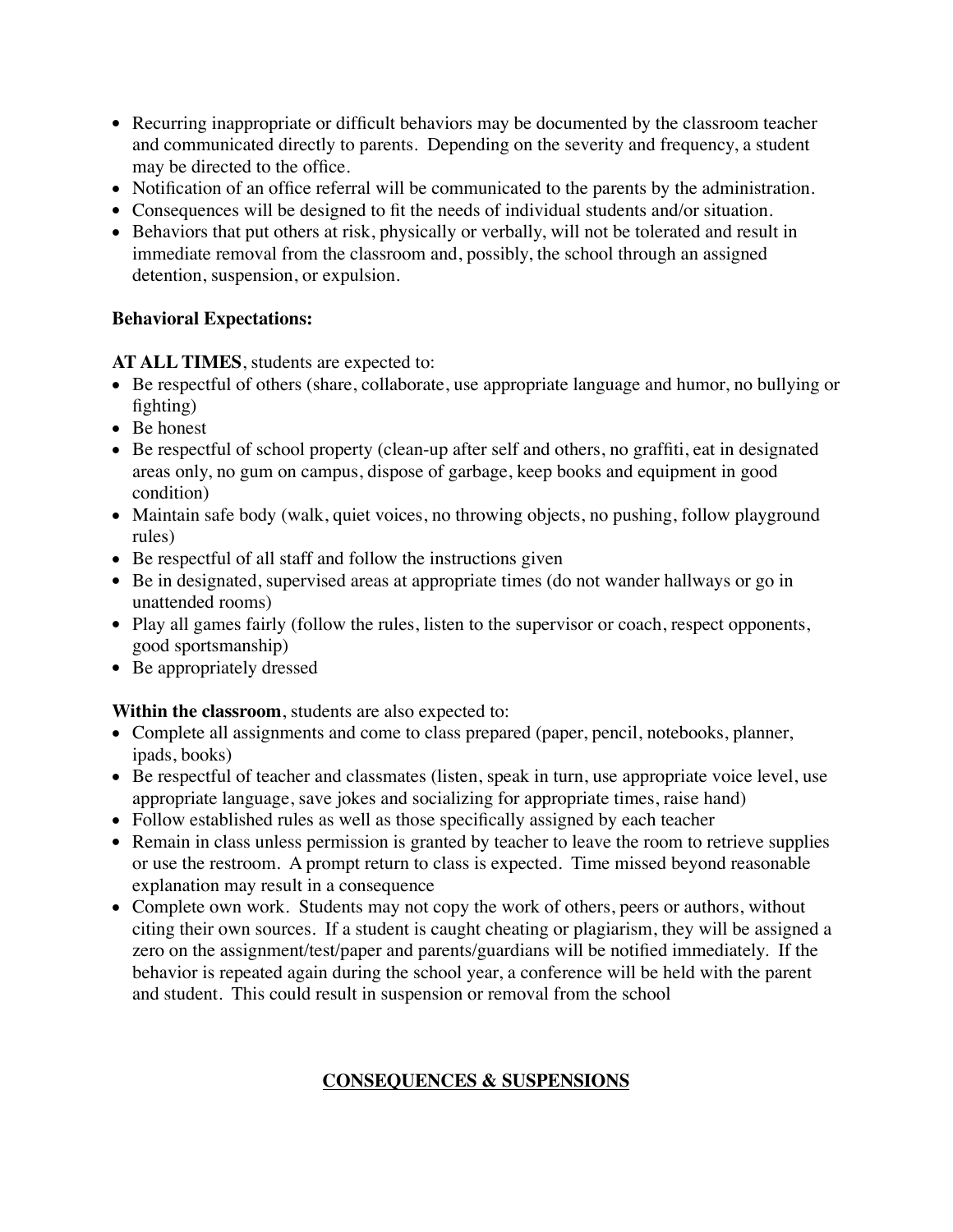### **In Class Behavior/Consequence Procedures:**

Positive reinforcement remains the utmost focus to strengthen FIERCE actions and choices as part of the FIERCE program. However, consequences for behaviors contrary to FIERCE expectations may include but are not limited to:

- Redirection
- Warning with time away to reflect on choices
- Warning with loss of free time/recess/incentive
- Tracking/logging poor behavior choices on school record
- Establishment of a behavior plan
- School to home communication
- Office Referral

*Behavior consequences are confidential and are only shared with the students' family* . If the behavior expectations cannot be resolved through the above policies and procedures, or (*in our sole discretion*) if the problem is serious, we reserve the right to dismiss or suspend a child for unsatisfactory behavior in order to ensure the physical and emotional health and safety of all students. We may also suspend or dismiss a child *(in our sole discretion)* for lack of parental assistance in efforts to work with a difficult child and/or violation of our policies.

**Out of School Suspension** - student completes the school day and assigned work at home.

**Expulsion** - student is disenrolled from the school and may not return.

## **CELL PHONES**

Students can use the front desk phone or ask permission to use their cell phones in the front office to make a phone call when necessary. Phone calls are to be kept to a minimum. We will not transfer calls to students except in an emergency.

Cell phones are allowed on campus **(AT YOUR OWN RISK)**, but we encourage student to leave them at home. Cell phones are not allowed to be used during the school day unless granted permission. Cell phones MUST remain in backpacks/lockers during the day with the ringer/ alerts turned off. If these devices are out and/or used without permission, they will be confiscated. Confiscated items are given back at the end of the day to the students. After multiple offenses, parents will have to pick up the device.

To avoid class interruptions, parents should not call student cell phones directly during the school day. Communication to students should be done through the main line at our front office - (425) 640-7067.

## **PROFESSIONAL ATTIRE**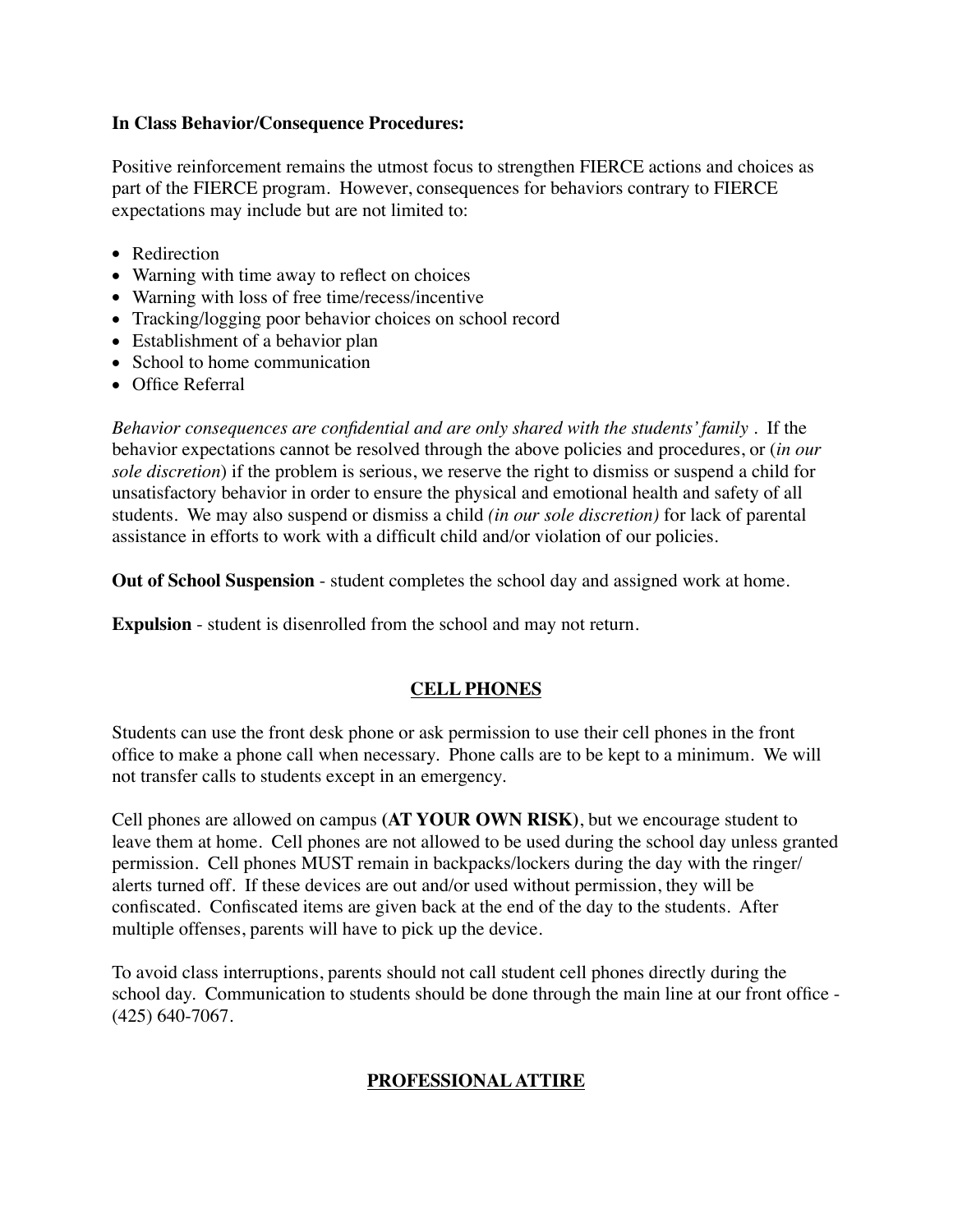The responsibility for the dress and grooming of a student rests primarily with the student and his or her parents or guardians.

### **Allowable Dress & Grooming**

- Students must wear clothing including both a shirt with pants or skirt, or the equivalent and shoes.
- Shirts and dresses must have fabric in the front, back, and on the sides.
- Clothing must cover undergarments.
- Fabric covering all private parts must not be see through.
- Hats and other headwear must allow the face to be visible and not interfere with the line of sight to any student or staff. Hoodies must allow the student face and ears to be visible to staff.
- Clothing must be suitable for all scheduled classroom activities including physical education, science labs, STEAM, recess, and other activities where unique hazards exist.
- Specialized courses may require specialized attire, such as sports uniforms or safety gear.

## **Non-Allowable Dress & Grooming**

- Clothing may not depict, advertise or advocate the use of alcohol, tobacco, marijuana or other controlled substances.
- Clothing may not depict pornography, nudity or sexual acts.
- Clothing may not use or depict hate speech targeting groups based on race, ethnicity, gender, sexual orientation, gender identity, religious affiliation or any other protected groups.

## **Weather Related Clothing**

• Brighton students will be using the playground for recess regardless of the weather. Please make sure clothing and outerwear choices are conducive of the elements.

# **LOCKERS**

All students grade 3 through 8 are assigned a locker in the Middle School hall for books, ipads, lunch and clothing. Since a locker is the property of the school, it may be inspected by school staff at anytime, for any reason. Students may only use the locker that is assigned to them. Locker access is strictly limited to right before school, between classes, lunch, and end of day. It is the responsibility of the student to keep their locker clean and organized. Food must be removed from the lockers daily and lockers should be cleaned out weekly. Students will only be allowed to access their lockers during class with permission.

**Please note:** Students are requested not to bring money, jewelry, or other valuables to school. If it is necessary to bring money or valuables, the student should leave them in the office for safe keeping. Students should never leave valuables in their lockers.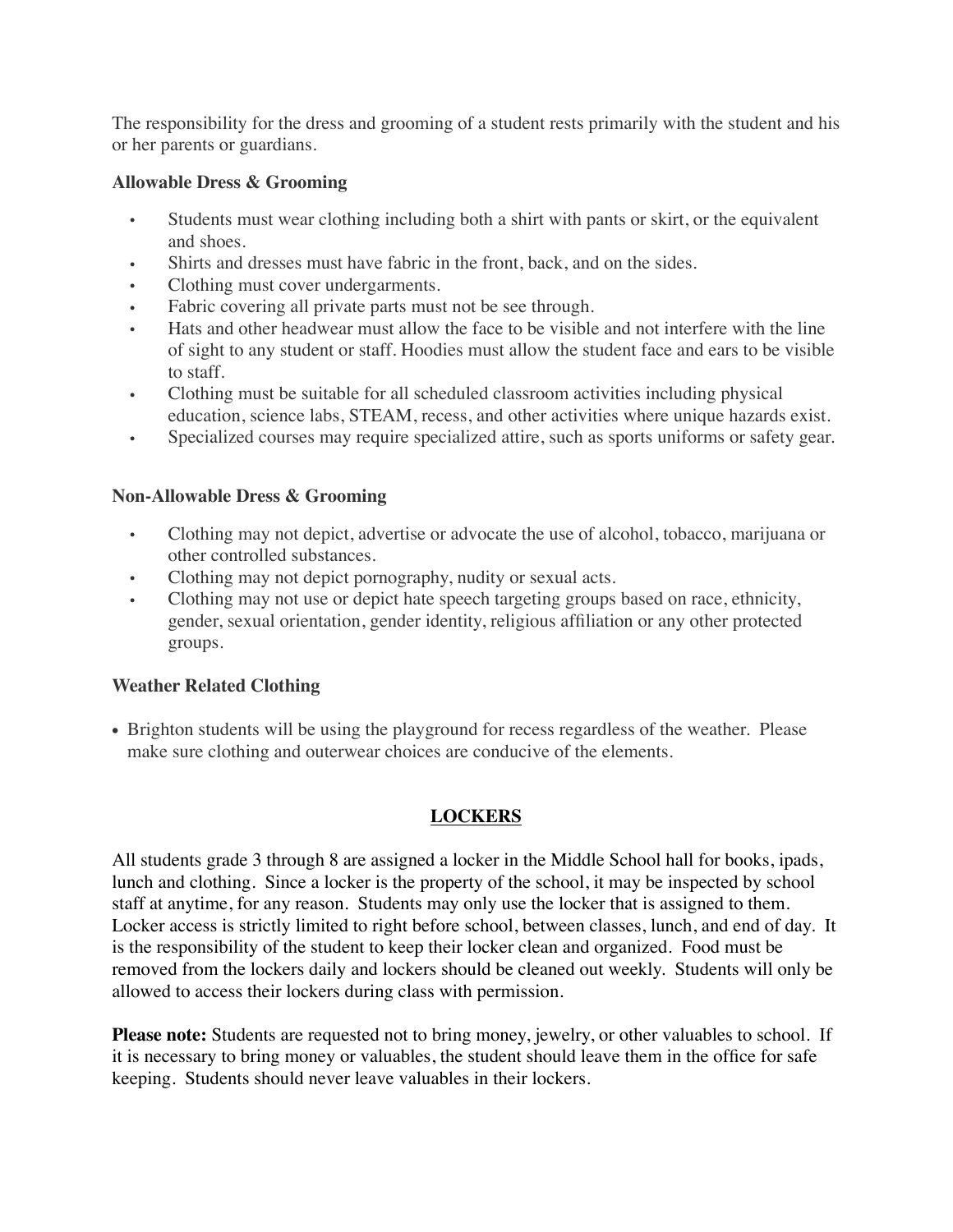## **BEFORE & AFTER SCHOOL**

Due to COVID-19 restrictions, Brighton will not be offering Before School Care at this time. We will be working with local governing agencies and Spring Education Group frequently in order to resume this program when we are able.

After school programs consist of daily activity rotations Monday - Friday. Please the pick-up procedure for after care in the Back to School Newsletter.

Anticipated Activity Block Times:

3:15 - 4:30 pm

- Grades K-8 Activity Block #1 (sports, clubs, classes, organized activities, extended study hall opportunity for Grades 5-8)
- 4:30 5:30 pm
- Grades K-8 Activity Block #2 (outside play, gym play, snack, extended study hall when available)

2:15 - 5:30 pm

Preschool & PreKindergarten: After school activities

## **SPORTS**

## **SCHOOL PROGRAMMING**

#### **FIERCE Program:**

Brighton's FIERCE program aims to encourage students to optimize their potential, both academically and socially. The comprehensive character education program utilizes a five step systematic approach to instilling social emotional skills, character & virtue, and foundational education in the realm of social emotional learning and mental health.

Brighton's FIERCE Program works to achieve these goals through the use of the following steps:

1.) School-wide FIERCE Expectations - VIEWABLE IN ALL CLASSROOMS (see below)

## **F.I.E.R.C.E. Expectations**

• F = fearless: takes responsible risks, willing to try something new, determination, grit, persistent, honest & brave